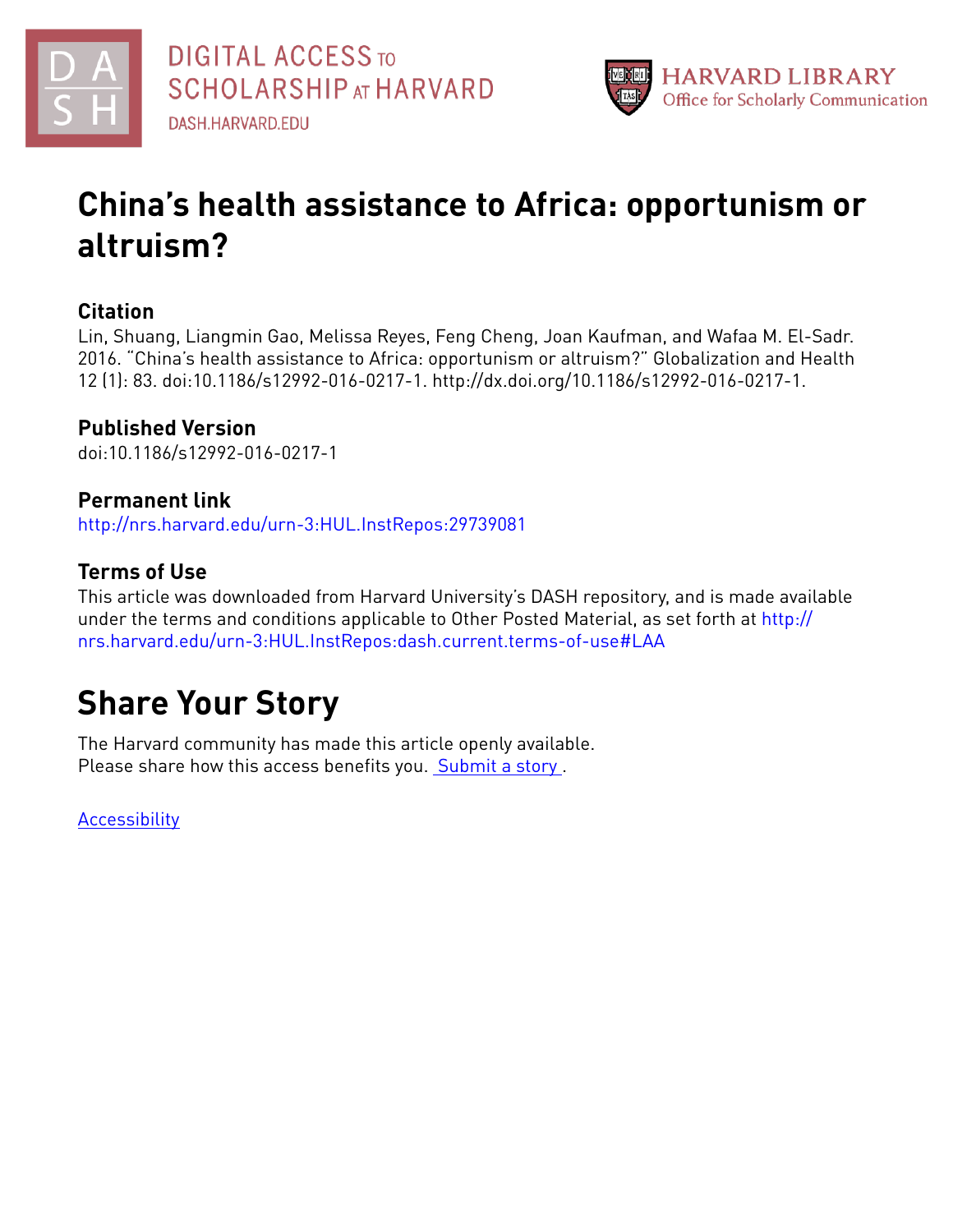R EVI EW Open Access

## China's health assistance to Africa: opportunism or altruism?



Shuang Lin<sup>1</sup>, Liangmin Gao<sup>2</sup>, Melissa Reyes<sup>3</sup>, Feng Cheng<sup>4,5</sup>, Joan Kaufman<sup>6,7,4</sup> and Wafaa M. El-Sadr<sup>8,3\*</sup>

#### Abstract

China has made substantial health commitments to Africa in the past several decades. However, while much has been written regarding China-Africa aid overall, relatively little attention has been given to China's health aid. To better understand these investments, we provide an overview of the current framework and characteristics of China's health aid to Africa. China's health assistance has been perceived by some as opportunistic, largely as a demonstration of China's engagement in "soft power" and an attempt to enhance its access to natural resources and political favors by African countries. Others have attributed altruistic intent, aiming to support the advancement of the health of populations in the African continent with a "no strings attached" approach. Our overview demonstrated that despite the magnitude of China's health assistance, many questions remain regarding the scope of this aid, its effectiveness and the governance mechanisms that guide the conceptualization and implementation of such efforts. We also identified the need for a systematic and rigorous evaluation of the various elements of China's health assistance to African countries in order to gain a deeper understanding of how priorities and allocations for health aid are determined, how such aid fits within the specific African country's health strategies and to assess the effectiveness of such aid. Insights garnered through such an assessment could help determine future priorities for investment as well as inform efforts to optimize the value of China's aid for the populations of the recipient countries.

Keywords: China-Africa health aid, Health diplomacy, Public health, Foreign assistance, Development aid

#### Background

By the end of 2009, African and Asian countries had received about 80% of China's 256 billion RMB (37.5 billion USD) in cumulative foreign aid, and in 2009 aid to Africa made up 45.7% of China's total aid [[1](#page-4-0)]. As part of this investment, health-related aid is a key priority, with China now ranking among the top 10 bilateral global health donors to Africa [\[2](#page-4-0)]. In this paper, we provide an overview of China's health aid to gain a deeper understanding of the driving force behind this aid, its magnitude and the type of aid provided.

Overall, it is estimated that at least 3 billion USD from 2000 to 2012 has been committed by China to about 255 projects in health, population and water and sanitation sectors in Africa [[2\]](#page-4-0). The most typical form of China's health assistance has been the dispatching of Chinese

\* Correspondence: [wme1@columbia.edu](mailto:wme1@columbia.edu) <sup>8</sup>

<sup>8</sup>ICAP at Columbia University, New York, USA

medical teams (CMT). In 2014 for example, there were 43 CMT sent to 42 African countries [\[3](#page-5-0)]. The CMT program operates at an estimated annual cost of 200 million to 409.6 million RMB (29.45 million to 60 million USD) [[4, 5\]](#page-5-0). Apart from the CMT program, China also has assisted in the construction of health facilities, the contribution of medical equipment and drugs, and the training of African health care workers. By 2014, China had helped build 30 hospitals and 30 malaria prevention and control centers in Africa, invested 800 million RMB (123.9 million USD) in medical equipment, supplies and anti-malaria drugs, and trained over 3,000 health care workers from various African countries [[3\]](#page-5-0).

#### Policy and mechanisms

From its very beginnings, China's health assistance has been perceived as opportunistic by some while at the same time as altruistic by others. Chinese overseas health assistance has its roots in the ideological concerns during the Cold War when China dispatched its first



© The Author(s). 2016 Open Access This article is distributed under the terms of the Creative Commons Attribution 4.0 International License [\(http://creativecommons.org/licenses/by/4.0/](http://creativecommons.org/licenses/by/4.0/)), which permits unrestricted use, distribution, and reproduction in any medium, provided you give appropriate credit to the original author(s) and the source, provide a link to the Creative Commons license, and indicate if changes were made. The Creative Commons Public Domain Dedication waiver [\(http://creativecommons.org/publicdomain/zero/1.0/](http://creativecommons.org/publicdomain/zero/1.0/)) applies to the data made available in this article, unless otherwise stated.

<sup>3</sup> Mailman School of Public Health, Columbia University, New York, USA Full list of author information is available at the end of the article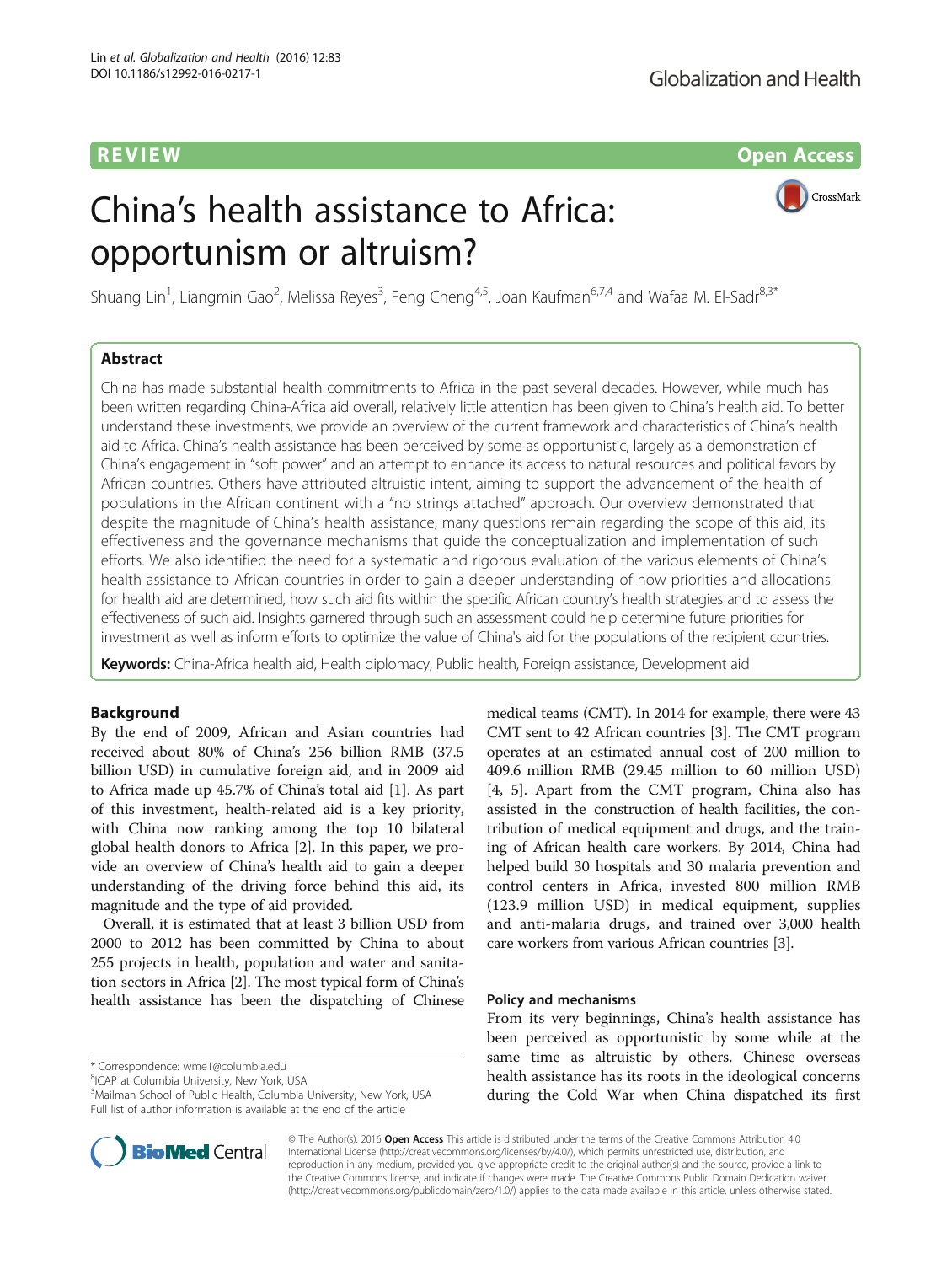medical team to Algeria in 1963 [[6\]](#page-5-0). Since that time, China has indicated that its aid was grounded in the "Eight Principles for Economic Aid and Technical Assistance to Other Countries" originally articulated by Premier Zhou Enlai in 1964, which were described as anchored in "equality, mutual benefit with no strings attached" [[1,](#page-4-0) [7\]](#page-5-0). China's current assistance and investment policies in Africa are largely guided by the 2006 document entitled, "China's African Policy", which indicates that China "will continue to send medical teams and provide medicines and medical materials to African countries, and help them establish and improve medical facilities and train medical personnel." It also states that "China will increase its exchanges and cooperation with African countries in the prevention and treatment of infectious diseases including HIV/AIDS and malaria and other diseases, research and application of traditional medicine and experience concerning mechanism for public health emergencies" [\[8](#page-5-0)].

The 2006 document "China's African Policy" granted the Forum on China-Africa Cooperation (FOCAC) a central role in shaping the China-Africa relationship. At each FOCAC summit since 2000, the Chinese government makes new assistance commitments, often including health-related aid. For example, at the Second Summit of the FOCAC in December 2015, Chinese President Xi Jinping announced a 60 billion USD package to support cooperation with Africa for the following three years, with public health being one of the areas to be covered [\[9](#page-5-0)].

Through FOCAC programs, China has established a series of other China-Africa health-related cooperation instruments. These include: the African Human Resources Development Fund in 2000; the first China-Africa Forum on Traditional Medicine in 2002; a 5 billion USD China-Africa Development Fund in 2006; and the first Ministerial Forum on China-Africa Health Development in 2013, which was timed to commemorate the  $50<sup>th</sup>$  anniversary of the first CMT sent to Algeria in 1963.

Despite these many initiatives, a key limitation of China's health aid approach is the absence of a cohesive approach and a coherent strategy of China's health diplomacy. It should be noted that China's health aid is primarily managed by the Ministry of Commerce, with the participation of the Ministry of Foreign Affairs, the Ministry of Finance and the National Health and Family Planning Commission, with oversight from the State Council [\[10](#page-5-0)]. While the Chinese national government takes the lead to initiate and negotiate bilateral agreements with African countries, the implementation of these agreements rests with China's provincial or subnational governments. In addition, China's existing foreign aid policies are based largely on ad hoc central ministerial documents and regulations, which are not subject to approval by the legislative branch [\[11\]](#page-5-0). Furthermore, competition within the Chinese government ministries and at provincial levels further undermines the overall cohesion and coordination of China's aid [\[12](#page-5-0)]. For example, individual provincial Chinese governments are designated to provide specific African countries with medical teams, thus, this results in the allocation of different levels of resources to health projects based on provincial interest and their local capacity [\[13](#page-5-0)]. This has resulted in variations in the quantity and quality of the assistance provided to recipient African countries [[14](#page-5-0)].

#### Measuring the magnitude and impact of China's health assistance to Africa

One of the major challenges in understanding the scope and impact of China's health assistance to Africa is the lack of information regarding the amount of such aid (or its overall foreign aid), the criteria for making aid decisions, and the mechanism for determining the impact of aid [\[15](#page-5-0)]. For example, Li found that it was difficult to find a consistent report of even the total number of CMTs dispatched to Africa [\[16](#page-5-0)]. Some have argued that the lack of transparency reflects China's effort to avoid pressure both from African governments for more aid and from domestic criticism against supporting other countries while poverty remains a challenge at home [[17](#page-5-0)]. Others pointed out that recipient African countries are also unwilling or incapable of informing other states on the amount of aid received from China [[18\]](#page-5-0).

AidData, a partnership between the College of William and Mary, Brigham Young University and Development Gateway, has attempted to track China's foreign aid. AidData adopted a "Tracking Under-Reported Financial Flows (TUFF)" methodology [[19\]](#page-5-0) to collect comprehensive and standardized data on development finance flows between China and African countries. However, others have noted varying estimates of such aid by using different methods. Grepin et al., using data released from AidData, suggested that China had pledged health projects valued at 231 million USD per year over the past decade [\[2](#page-4-0)]. In contrast, using manually collected information, Liu et al. [[5\]](#page-5-0), estimated that China disbursed 150 million USD in health aid annually.

#### China's approach to aid: altruism or opportunism

China's engagement in Africa health aid has differed from aid provided by traditional Western donors, particularly in the way China builds on its own prior experiences in building its own health system as a developing country, and in the manner in which it places special emphasis on the issue of the national sovereignty of recipient countries.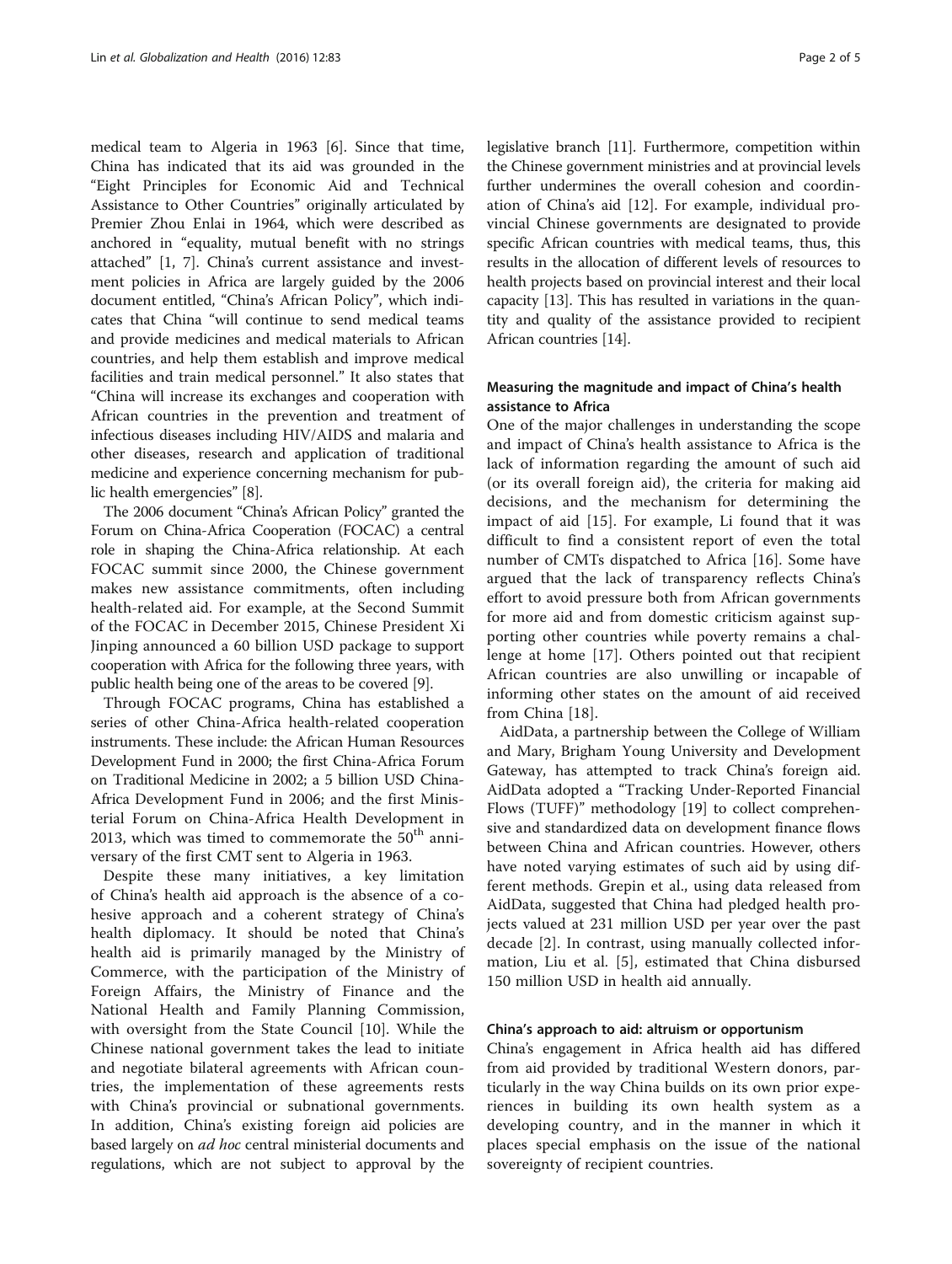A distinctive feature of China's health aid that is frequently discussed in the literature is what has been referred to as the "no strings attached" altruistic approach which "never imposes ideology, values and development models on other countries, especially African countries" [[20\]](#page-5-0). Concerns have been raised regarding this claim indicating that the vision of a democratic Africa where human rights are respected is challenged by China's approach, particularly with its growing influence in the continent [[21\]](#page-5-0). Some have noted that China legitimizes and encourages Africa's most repressive regimes, which leads to enabling weak and failed states [\[13\]](#page-5-0). Critics have also expressed concern that despite its stated approach of "no strings attached", China has its own expectations from recipient countries, including diplomatic loyalty on issues such as Taiwan, Tibet and the status of the Uyghur people [\[15\]](#page-5-0).

Other observers claim that China's health priorities in Africa aim to secure stable supplies of oil and other natural resources [[22\]](#page-5-0). They point to the fact that China imports one-third of its oil from Africa and significant amounts of minerals and other raw materials, largely from Sudan, Angola, and the Democratic Republic of the Congo [\[23](#page-5-0)].

The Chinese government has responded to some of the criticisms cited above by denying that it has any intent of plundering Africa's resources or that its sole interest rests on utilizing Africa's markets for its products [\[24\]](#page-5-0). As evidence to the support, some have noted that China provides aid to all countries in sub Saharan Africa (except to those that do not follow the "One China Policy", i.e. that recognize Taiwan). This has been contrasted by Chinese officials with the approach by traditional Western donors, where some countries are favored over others [[25\]](#page-5-0). In addition, studies have indicated the lack of evidence to suggest that China targets health aid preferentially to resource-rich countries [[2\]](#page-4-0). It is further argued that China's Official Development Assistance (ODA) to Africa has been driven primarily by foreign policy considerations instead of economic interests [[26](#page-5-0)].

China has also cited as evidence of its altruistic intent the fact that African governments have expressed gratitude for China's medical teams lauding their strong commitment and their willingness to help the citizens of their countries [[27\]](#page-5-0). It is estimated that by 2009, more than 21,000 Chinese medical workers have provided services to 260 million patients around the world [\[1](#page-4-0)]. In addition, as of 2013, about 1000 Chinese medical team members have received medals of appreciation from recipient governments [\[28](#page-5-0)]. Their efforts have been acknowledged as filling critical gaps, particularly through their service in rural areas, positions that have been difficult to fill with African physicians [[29\]](#page-5-0). In addition, some have

countered the criticism to China by indicating that the western approach to aid, that is often couched in altruism, has failed to take the African reality into consideration and reflecting an arrogant premise of "knowing what is best for Africa" [\[30\]](#page-5-0).

#### Health aid as a diplomatic strategy

While policy dynamics behind China's health aid attract relatively little attention from scholars, some studies have pointed out that China's health aid has been an integral part of the country's diplomatic strategy to expand international influence while improving its international image [\[6](#page-5-0), [11](#page-5-0)]. A review [[31](#page-5-0)] of China's health diplomacy in Africa showed that in 1950s and 1960s, China's relationship with African countries was framed as a counterbalance to the powers of United States and the Soviet Union. In the ensuing decades, China paid less attention to Africa as it sought to find its place in the international marketplace. In recent years, Africa has regained high prominence in China's overall foreign policy, and the Chinese government has reinvigorated its commitment to health assistance for African countries as a means to strengthen its diplomatic relations.

It should be noted that China's medical cooperation in Africa has corresponded to China's diplomatic strategy [[16\]](#page-5-0). For example, China began sending medical teams to Senegal in 1975, but withdrew such teams from 1996 to 2007, a period when diplomatic relations were severed. In addition, Thompson and Youde posited that providing healthcare resources not only helps China gain favorable trading terms and access to necessary resources, but also supports the government's attempts to portray itself as a good international citizen [\[31](#page-5-0), [32\]](#page-5-0). However, despite the fact that China has become more active in global health, Huang warns that China's pursuit of health as primarily foreign policy could undermine its incentives and efficacy for greater international health engagement [[6](#page-5-0)].

#### Way forward

As China has emerged as a major global power, its interest in Africa has been described in four dimensions: political, economic, security and ideological [\[12\]](#page-5-0). Consequently, several authors have highlighted the importance for China to make concerted efforts to enhance its image in response to the many critiques that it faces [\[33\]](#page-5-0). In addition to the perception of China as acting in an opportunistic manner, concerns have also been raised as to whether China has the willingness and capacity to sustain and expand its health commitment to Africa. For example, China's health assistance to foreign countries may be hindered by domestic pressure to provide healthcare for its own people [[11](#page-5-0), [31](#page-5-0)]. Also, with the increasingly profit-based character of China's health system, many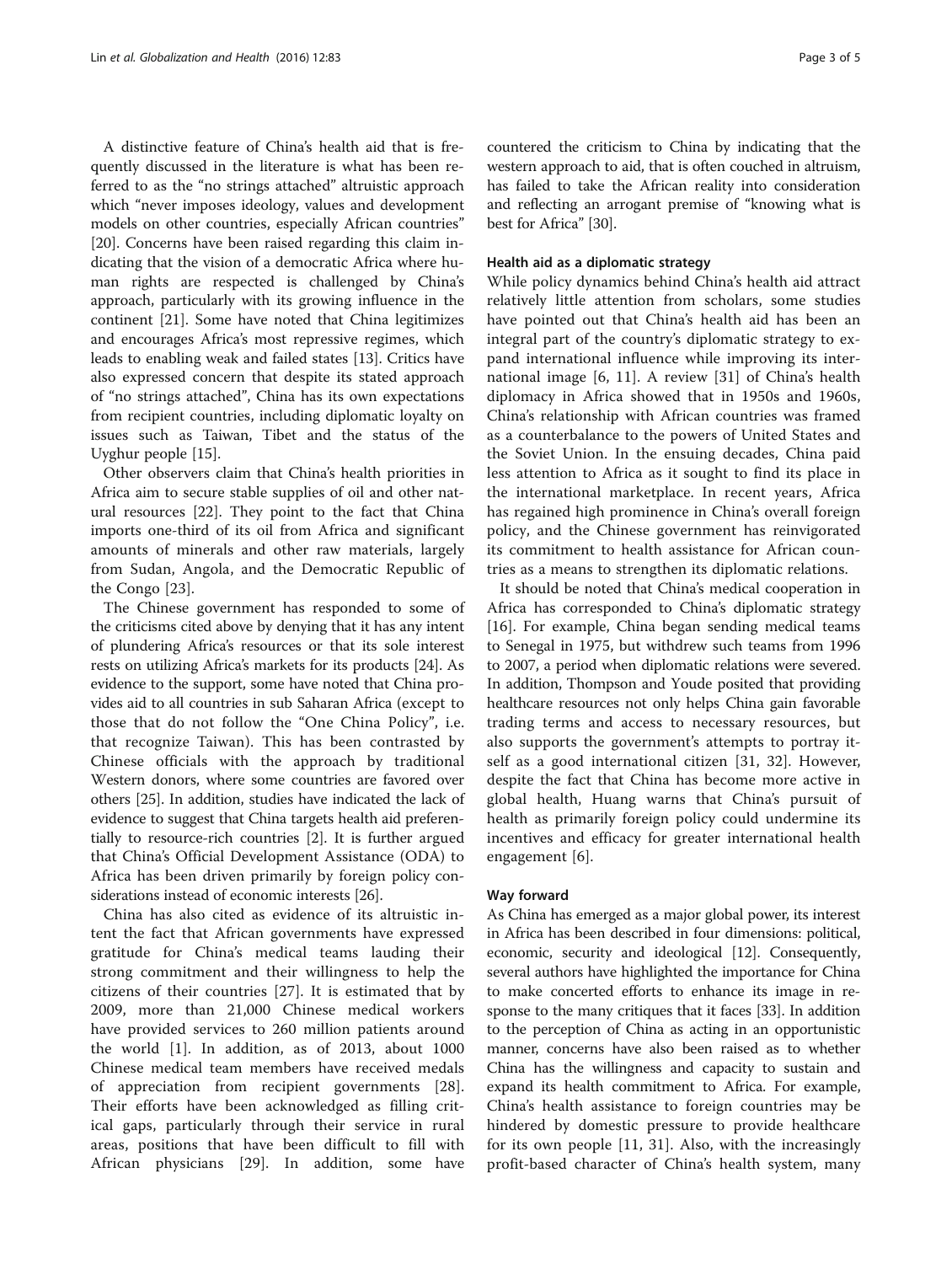<span id="page-4-0"></span>Chinese physicians may not be willing to serve overseas as part of medical teams, especially physicians from economically developed Chinese provinces [\[34](#page-5-0), [35\]](#page-5-0).

Perhaps, one strategy that may advance China's standing as a health assistance donor is for China to become more directly involved in the global health dialogue and to commit to a careful evaluation of its health assistance investments. In recent years, a trend can be observed in which China has adjusted its health aid focus towards a more diversified approach that aims to contribute to the development of local health systems [[36](#page-5-0)]. This shift may have been motivated by the outbreak of severe acute respiratory syndrome (SARS) in China in 2002, which prompted China's recognition of the importance of public health not only as a domestic issue but also as global public good [[37](#page-5-0)]. China, along with other BRIC countries, has seen strong growth in its total health expenditure while at the same time its contribution to the global health care market is believed to have surpassed those of most G7 economies [\[38](#page-5-0)]. The recent Ebola outbreak in West Africa revealed the fragility of health systems in the affected countries and to some extent reinforced for China the need to engage in strengthening health systems. Consequently, China was one of the first countries to provide aid and medical workers to the region at the height of the Ebola crisis [\[39](#page-5-0)]. Similarly, China is also participating in an international task force to design the African Centers for Disease Control and Prevention (African CDC), with an additional 2 million USD contribution to its 2016 budget [\[40\]](#page-5-0). China has also affirmed its commitment to universal health coverage (UHC) and is working with African governments to build their own capacity to achieve UHC, focusing on technology transfers, pharmaceutical capacity around essential medicines and training of African health personnel [[39](#page-5-0), [41\]](#page-5-0). These new efforts suggest an encouraging new direction for China with the demonstration of a more explicit commitment to public health and sustainable development rather than its traditional focus on curative medicine and "brick and mortar" infrastructure.

#### Conclusions

In summary, many decades after China began its health assistance efforts to support African countries, there is a paucity of information regarding its scale, scope and impact. Irrespective of the nature of the assistance, there is the need for a systematic and rigorous evaluation of the various approaches and investments. Such assessments could be critical in informing future investments and consequently serving to advance the health of the target populations.

In an era characterized by a plateau in the amount of external assistance for health to resource-limited countries, it is critically important that China's funding is effectively and efficiently utilized. China has become a major contributor of health assistance in Africa. If China's investments in Africa can be optimally conceptualized and implemented, such resources can substantially contribute to the health and well-being of those in most need in the African continent.

#### Abbreviations

BRIC: Britain, Russia, India and China; CDC: Centers for Disease Control and Prevention; CMT: Chinese medical teams; FOCAC: Forum on China-Africa Cooperation; G7: Group of seven countries, an informal bloc of industrialized democracies–the United States, Canada, France, Germany, Italy, Japan, United Kingdom; ODA: Official Development Assistance; RMB: Chinese Yuan Renminbi (official currency of China); SARS: Severe acute respiratory syndrome; TUFF: Tracking under-reported financial flows; UHC: Universal health coverage; USD: United States dollar

#### Acknowledgements

We extend our appreciation to Professor Howard French of Columbia University's School of Journalism for his keen insights on Sino-African relations and geopolitics. Also, we acknowledge our colleagues at ICAP at Columbia, Columbia University's Global Center East Asia and the Global Health Initiative at Columbia's Mailman School of Public Health, who supported the research effort of this project.

#### Funding

This work was supported by the Columbia University President's Global Innovation Fund.

#### Availability of data and materials

All data generated or analyzed during this study are included in this published article.

#### Authors' contributions

SL and LG conducted the literature searches, reviewed the retrieved articles and reports. They also created the first draft of the manuscript. All the authors provided substantive comments and edits to the manuscript. All authors approved the final version of the paper.

#### Competing interests

The authors declare that they have no competing interests.

#### Consent for publication

Not applicable. This manuscript does not contain any data from any individual person.

#### Ethics approval and consent to participate

Not applicable.

#### Author details

<sup>1</sup>School of International and Public Affairs, Columbia University, New York USA. <sup>2</sup>School of Social Sciences, Tsinghua University, Beijing, People's Republic of China. <sup>3</sup> Mailman School of Public Health, Columbia University, New York, USA. <sup>4</sup>Research Center for Public Health, Tsinghua University, Beijing, People's Republic of China. <sup>5</sup>Center for Global Health and Infectious Diseases, Tsinghua University School of Medicine, Beijing, People's Republic of China. <sup>6</sup>Schwarzman Scholars Program, Stephen A. Schwarzman Education Foundation, New York, USA. <sup>7</sup> Global Health and Social Medicine, Harvard Medical School, Boston, USA. <sup>8</sup>ICAP at Columbia University, New York, USA

#### Received: 17 August 2016 Accepted: 15 November 2016 Published online: 03 December 2016

#### References

- 1. China's foreign aid (2011). The State Council of the People's Republic of China. 2011. [http://english.gov.cn/archive/white\\_paper/2014/09/09/](http://english.gov.cn/archive/white_paper/2014/09/09/content_281474986284620.htm) [content\\_281474986284620.htm.](http://english.gov.cn/archive/white_paper/2014/09/09/content_281474986284620.htm) Accessed 17 Dec 2015.
- 2. Grepin KA, Fan VY, Shen GC, Chen L. China's role as a global health donor in Africa: what can we learn from studying under reported resource flows? Global Health. 2014; doi: [10.1186/s12992-014-0084-6.](http://dx.doi.org/10.1186/s12992-014-0084-6)